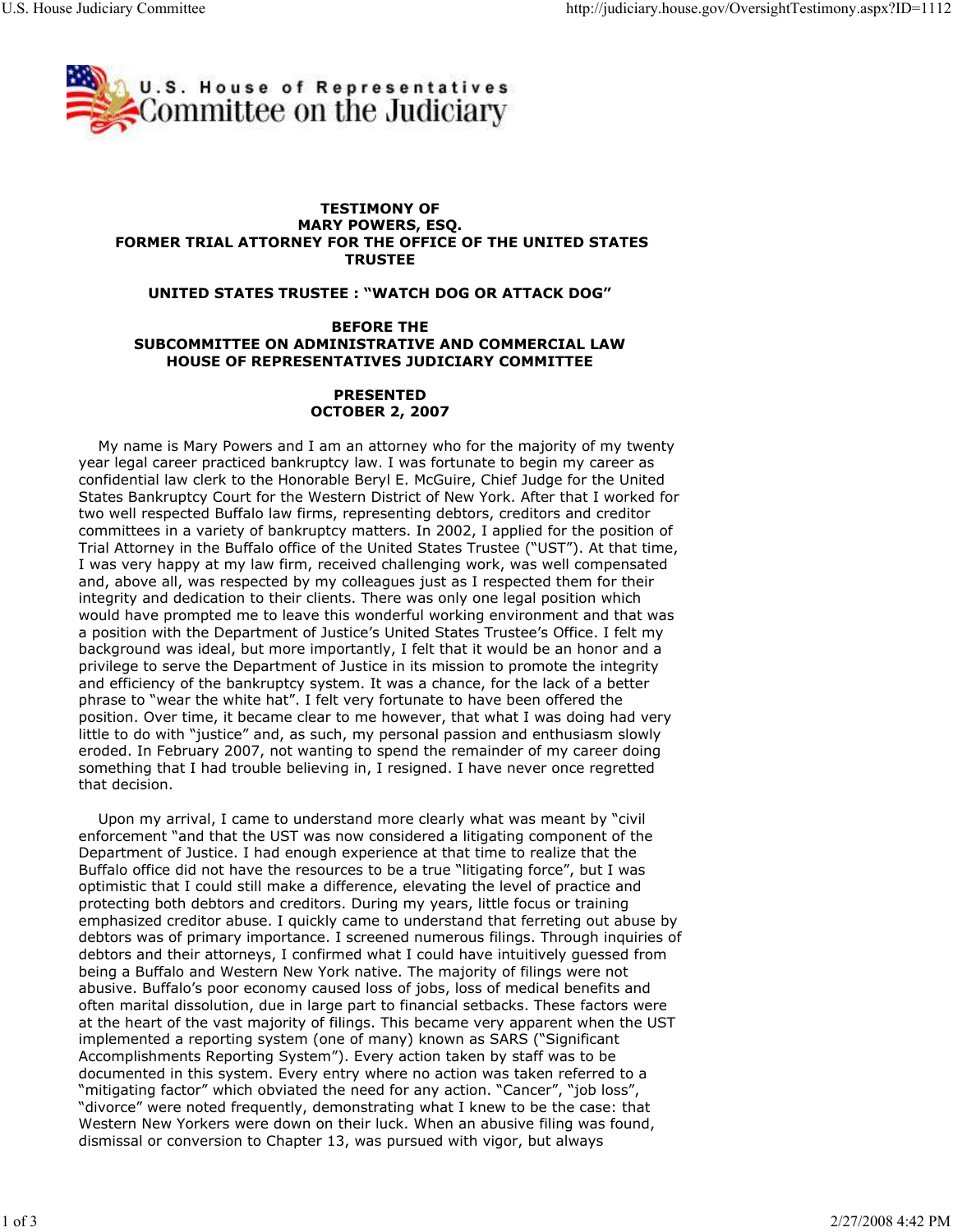understanding that the judges in the Buffalo Bankruptcy Court were very aware of the harsh economic realities in Western New York and gave debtors every consideration. Initially it never occurred to me that those in Washington and New York would not trust the assessments of seasoned lawyers, those hired by them for their expertise and experience. I thought it was common sense and easily understood that regions and individual districts differed significantly in their bankruptcy demographics. I learned later that I was quite naïve in that belief.

 I became aware that the debtor abuse "numbers" for the Buffalo office were low and that offices that had low numbers were perceived as not looking hard enough to find abuse. This became very apparent when then Director Lawrence Friedman on a visit to the Buffalo office pulled one of our "inquiry" files and concluded on its face that a debtor examination should take place and he would "show us how it was done". He told us that as the debtor was a retired teacher it was likely he had a boat, although none was listed. I was not familiar with the link between retiring teachers and boats, but I assured him I would investigate and do a detailed document request for his review prior to his return to conduct the examination of the debtors. Our independent investigation revealed no intentional omission of assets on the debtors' schedules. The examination done by Mr. Friedman also revealed nothing. The debtors were sincere and honest and nothing warranted the dismissal of their case. The case was flagged by our office for one more appropriately in Chapter 13 which is my recollection of what ultimately happened in the case. I feel certain that this result, as had occurred with other similar cases, would have occurred without the burdensome document requests and a lengthy examination of the debtors. Buffalo is a small community of bankruptcy practitioners and my experience led me to know that for many cases aggressive pursuit was unnecessary to achieve the same result. Unfortunately, as we did not conduct as many unnecessary examinations as other districts , we appeared less aggressive. Again, I felt that we understood the practice in our district best and there was no need to put the debtors and their attorneys through unnecessarily burdensome "hoops" if the same result could be achieved in a more timely and cost efficient manner for all involved. I felt that treatment of attorneys and debtors in that manner raised our credibility with the bench and bar, fostered cooperation and promoted a much more efficacious system. Unfortunately, the opinions of those in the "trenches" in the individual offices seemed to matter very little. Although, the same information could be easily obtained at a meeting of creditors, we would have gotten more "credit" from the powers that be had we engaged in costly examinations and document requests. Our "SARS" report, a seeming "report card", certainly wasn't impressive to those who measured success in terms of dismissals and conversions only. Unfortunately, we could not manufacture "abuse" where little existed. Even when we did obtain a conversion to Chapter 13 and the total amount of unsecured debt deemed nondischargeable was entered as the result, in truth, most of that debt would be ultimately discharged because the majority of Chapter 13 payment plans were of a very low percentage. If the case was dismissed, it was likely very little of that debt was collectible either. We understood however, that it was partially these numbers that the Office of the United States Trustee relied upon to justify its existence and demonstrate success. Feeding the SARs machine at times seemed as important as practicing meaningful law.

 The lack of autonomy and inability to exercise discretion as well as the pressures to produce "numbers" was exacerbated after the passage of BAPCPA in October of 2005. Admittedly, the UST was forced to comply with a new law everyone was struggling to understand and certainly there would and should be uniformity in policies regarding application, but again the same pressures to produce presumed abuse under the "means test" was paramount. I remember one pivotal moment for me after the passage of the new bill. I, through the Assistant UST in the office, learned that the US Trustee in the region asked about a specific case. My first thought was that despite a multi-level screening process, something big must have been missed. When I reviewed the filing, I realized that the case wasn't flagged because the debtor was only slightly over the median and had a blended family with six children and all the legitimate expenses that accompany a family of that size. You didn't need the means test to figure that out. Common sense and living in the real world would have sufficed. More importantly, I was incredulous that someone at the level of a UST would not have something more important on her plate than this insignificant case from Buffalo. It was clear that "babysitting" was the order of the